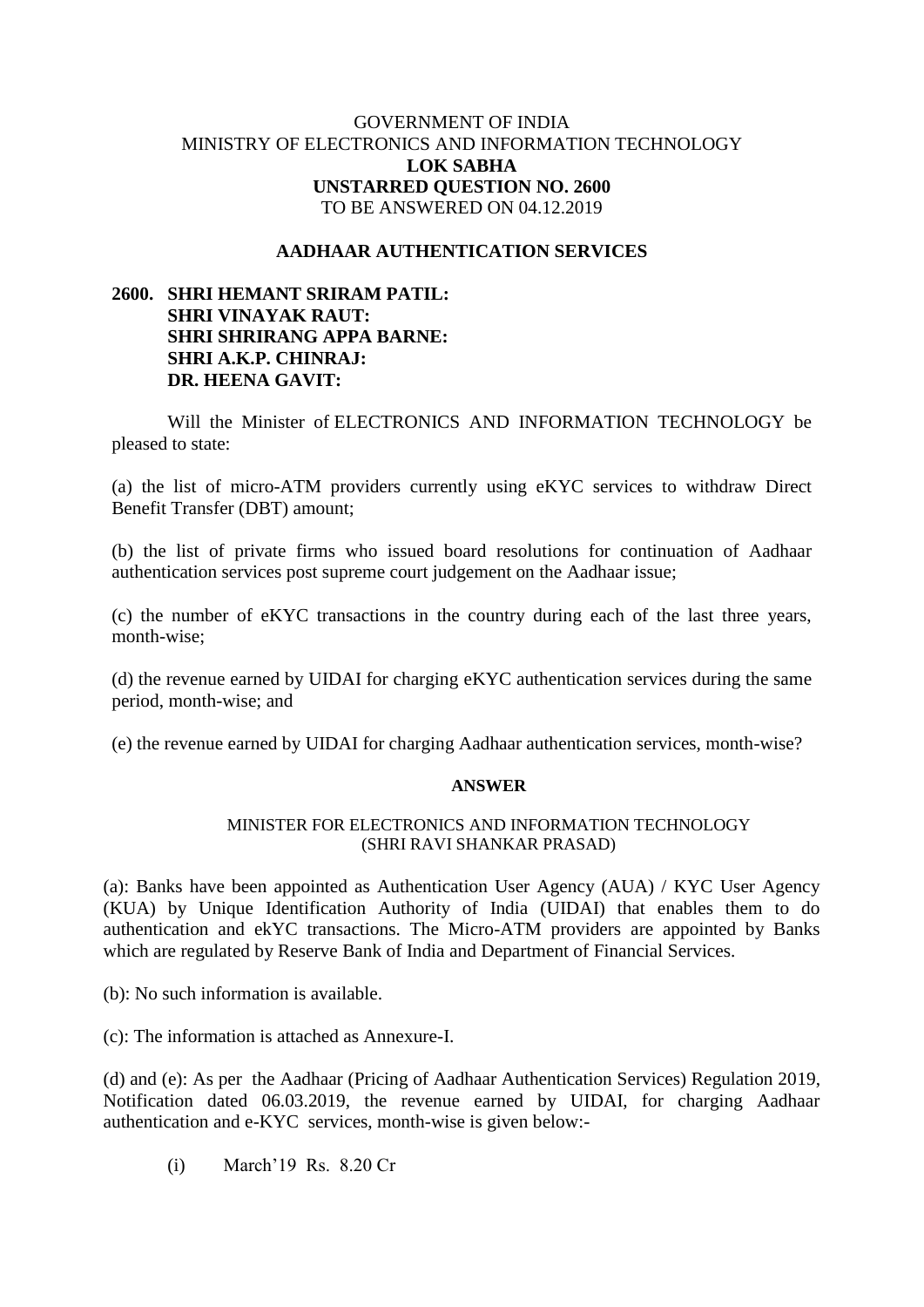| (ii)  |        | April'19 Rs.10.04 Cr |
|-------|--------|----------------------|
| (iii) | May'19 | Rs. 9.51 Cr          |